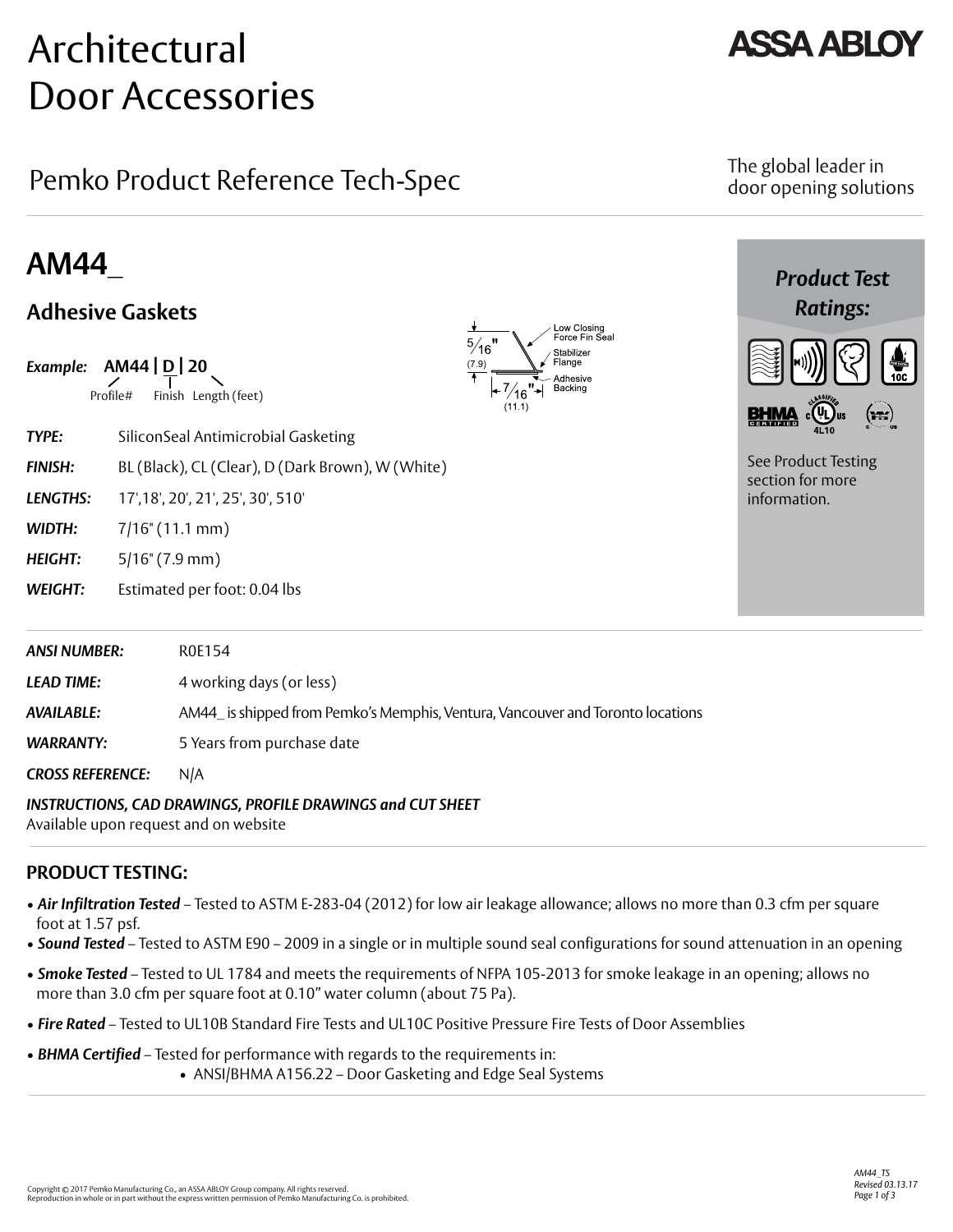## **ASSA ARI O**

### **MATERIAL SAFETY / FIRE HAZARDS**

Per OSHA Regulations (Standards – 29 CFR) this Pemko item is considered an "article" as described in section 1910, 1200 paragraph (c), meaning that it is a manufactured item other than a flued and is not a hazard. To help our customers we are providing addition information in this section to cover relevant topics found on Safety Data Sheets (SDS) but not found elsewhere in this document.

#### *FIRE HAZARD:*

Aluminum alloy is a non-combustible material. Solid aluminum does not present a fire hazard.

#### *FIRST AID MEASURES*

Under normal conditions this item presents no small parts and so this item cannot be inhaled or swallowed and has no adverse reaction when coming in contact with skin. Observe good industrial hygiene after installation. **Note to physician:** treat symptomatically and supportively

#### *FIREFIGHTING MEASURES*

As in any fire, prevent human exposure to fire, smoke, fumes, or products of combustion. Evacuate non-essential personnel from the fire area. Firefighters should wear face mask with self-contained breathing apparatus (SCBA) and impervious protective clothing. In case of aluminum fire, use class D dry powder to extinguish. DO NOT USE water or halogenated extinguishing media.

• Hazardous combustion products: none.

#### *SPILL PROCEDURES*

Sweep up any off-cuts from product and store in a suitable container for disposal

#### *HANDLING, STORAGE, AND DISPOSAL*

There are no specific handling instructions. Always store at room temperature and keep away from heat sources. When disposing, if possible, recycle the item and its packaging. Otherwise disposal should be in accordance with local, state, or federal legislation. Bury in an authorized landfill site or incinerate under approved controlled conditions.

#### *EFFECTS OF EXPOSURE*

There are no effects under normal conditions of use. Observe good industrial hygiene.

#### *TOXICITY*

There is no toxicity hazard under normal conditions of use

#### *HEALTH HAZARD*

This product may contain hazardous ingredients; harmful effects are unlikely under normal conditions.